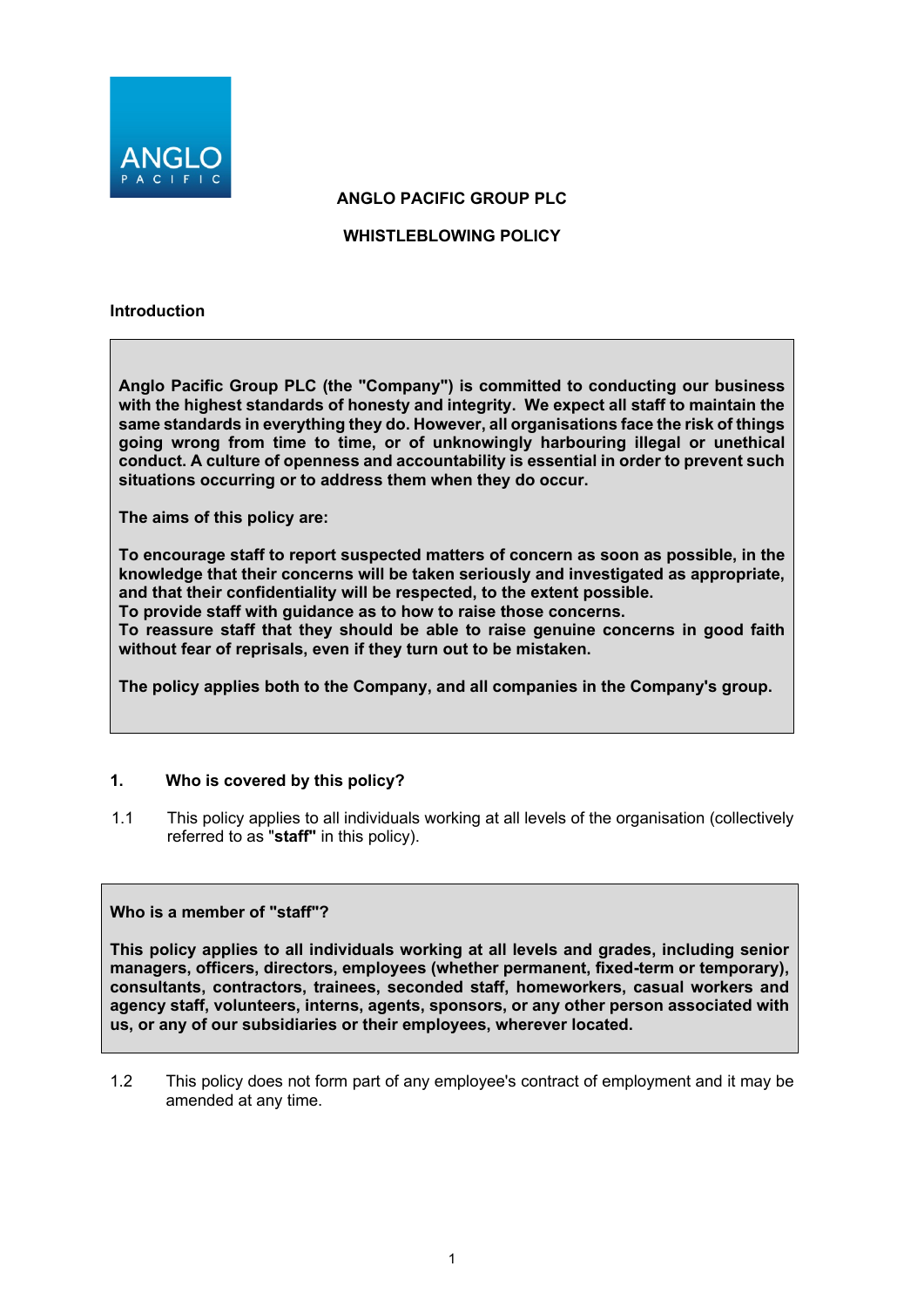# **2. What is whistleblowing?**

- 2.1 **Whistleblowing** is the disclosure of information which relates to matters of concern at work, including suspected wrongdoing or dangers at work. Matters of concern may include:
	- criminal activity;
	- failure to comply with any legal or professional obligation or regulatory requirements;
	- miscarriages of justice;
	- danger to health and safety;
	- risk to the environment:
	- bribery and money-laundering;
	- the deliberate concealment of any of the above matters.
- 2.2 A **whistleblower** is a person who raises a genuine concern in the public interest relating to any of the above. If you have any genuine concerns related to suspected wrongdoing or danger affecting any of our activities you should report it under this policy. You do not have to be able to prove the allegations and some allegations may prove to be unfounded. However, we would prefer the issue or concern to be raised, rather than run the risk of not detecting a problem early on.
- 2.3 This policy should not be used for complaints relating to your own personal circumstances, such as the way you have been treated at work. In those cases you should use the Company's Grievance Policy.
- 2.4 If you are uncertain whether something is within the scope of this policy, you should seek advice from the Head of Legal or the Company Secretary.

#### **3. Procedure**

- 3.1 If appropriate, you should raise any concerns with your line manager in the first instance. You may tell them in person or put the matter in writing if you prefer. They may be able to agree a way of resolving your concern quickly and effectively. In some cases they may refer the matter to the Head of Legal.
- 3.2 However, where the matter is more serious, or you feel that your line manager has not addressed your concern, or you prefer not to raise it with them for any reason, you should contact one of the Head of Legal, the Company Secretary, the Chief Executive Officer or the designated employee representative on the Board.
- 3.3 We will arrange a meeting with you as soon as possible to discuss your concern. We will take down a written summary of your concern and provide you with a copy after the meeting. We will also aim to give you an indication of how we propose to deal with the matter.
- 3.4 Following the meeting, we will carry out an initial assessment to determine the scope of any investigation. We will inform you of the outcome of our assessment. You may be required to attend additional meetings in order to provide further information.
- 3.5 If the matter requires further investigation, such an investigation will be carried out. We will aim to keep you informed of the progress of the investigation and its likely timescale. However, sometimes the need for confidentiality may prevent us giving you specific details of the investigation or any disciplinary action taken as a result. You should treat any information about the investigation as confidential.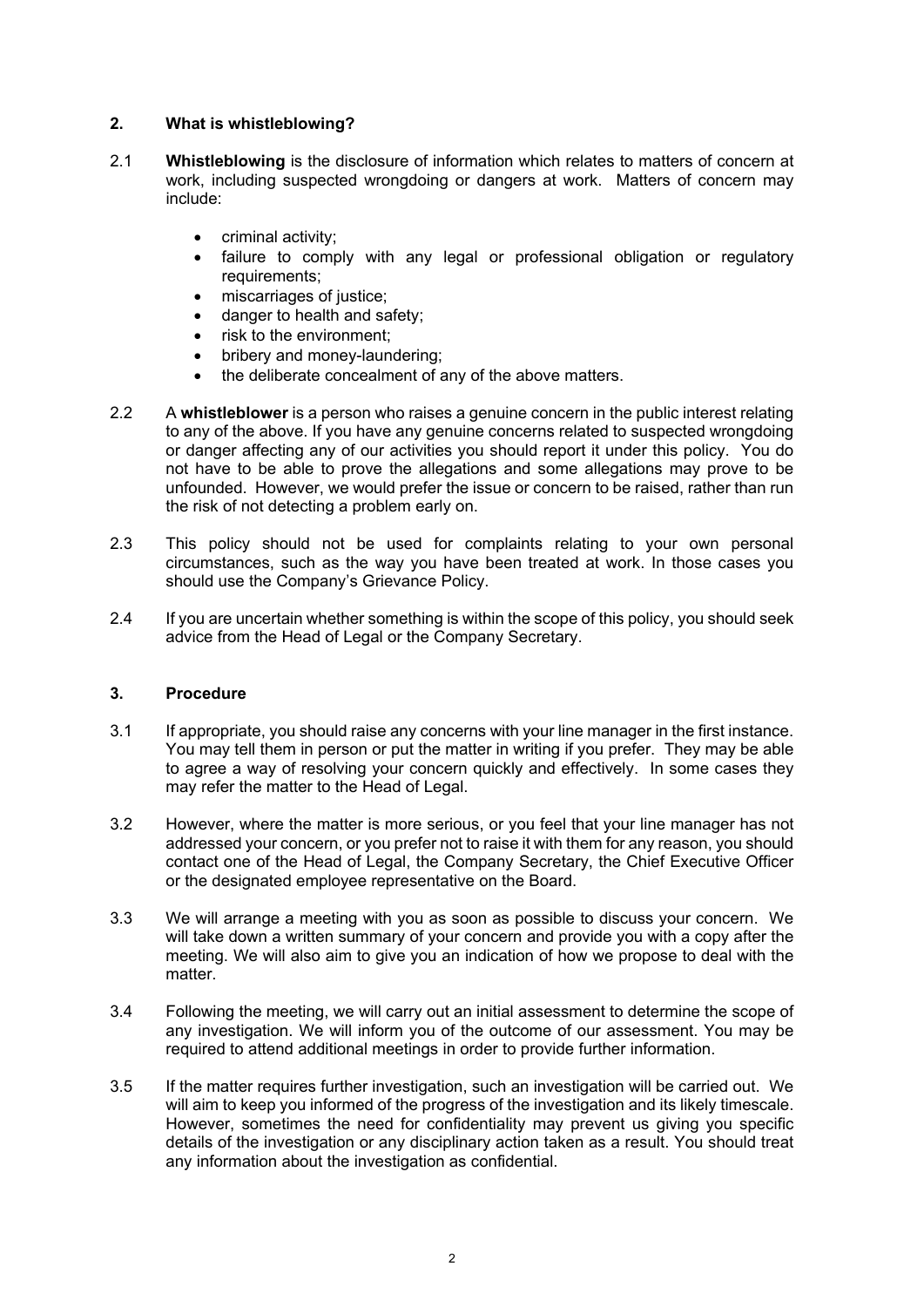- 3.6 If you are not happy with the way in which your concern has been handled, you should refer the matter to the Chairman of the Board of Directors, the Chairman of the Audit Committee, or our external auditors.
- 3.7 If we conclude that a whistleblower has made false allegations maliciously, in bad faith or with a view to personal gain, the whistleblower will be subject to disciplinary action in accordance with the Company's Disciplinary Policy.

## **4. Confidentiality**

- 4.1 We hope that staff will feel able to voice whistleblowing concerns openly under this policy. However, if you want to raise your concern confidentially, we will make every effort to keep your identity secret. If it is necessary for anyone investigating your concern to know your identity, we will discuss this with you.
- 4.2 We do not encourage staff to make disclosures anonymously. Proper investigation may be more difficult or impossible if we cannot obtain further information from you. It is also more difficult to establish whether any allegations are credible and have been made in good faith. Whistleblowers who are concerned about possible reprisals if their identity is revealed should come forward to the Chairman of the Board of Directors and appropriate measures can then be taken to preserve confidentiality.
- 4.3 If you are not comfortable with speaking up internally, then you can use the confidential speaking up mechanism called Safecall. Safecall is an independent company which provides a speaking up service to many different organisations. Safecall's details are at [https://www.safecall.co.uk/.](https://www.safecall.co.uk/)
- 4.4 Safecall is available at any time and allows you to raise your concerns in any language, either by telephone or on-line. If you choose to contact Safecall, your call will be taken by a trained operator, with whom you can discuss, in confidence, the details of the concern. Calls are never recorded and you can remain anonymous, if you wish. However, the more details you are able to provide, the better chance of the matter being resolved: it can be difficult to investigate anonymous disclosures.
- 4.5 The operator will provide a summary of the concern to the Company. At the outset of each call – before you give any information about your concern – the operator will tell you who they will send the summary to and offer you an alternative recipient, so that you have a choice. This means you will know in advance who will receive the summary. The Company will then determine how the concern should be addressed.
- 4.6 You can contact Safecall using the list of freephone numbers set out at [www.safecall.co.uk/freephone](http://www.safecall.co.uk/freephone) or report on-line at [www.safecall.co.uk/report.](http://www.safecall.co.uk/report)
- 4.7 If you remain in any doubt you can seek advice from Protect, the independent whistleblowing charity, who offer a confidential helpline for the purposes of giving advice to callers. They can be contacted on  $+44$  (0)20 3117 2520 (option 1) or at [whistle@protect-advice.org.uk.](mailto:whistle@protect-advice.org.uk)

#### **5. Protection and support for whistleblowers**

- 5.1 It is understandable that whistleblowers are sometimes worried about possible repercussions. We aim to encourage openness and will support staff who raise genuine concerns in good faith under this policy, even if they turn out to be mistaken.
- 5.2 Staff must not suffer any detrimental treatment as a result of raising a concern in good faith. Detrimental treatment includes dismissal, disciplinary action, threats or other